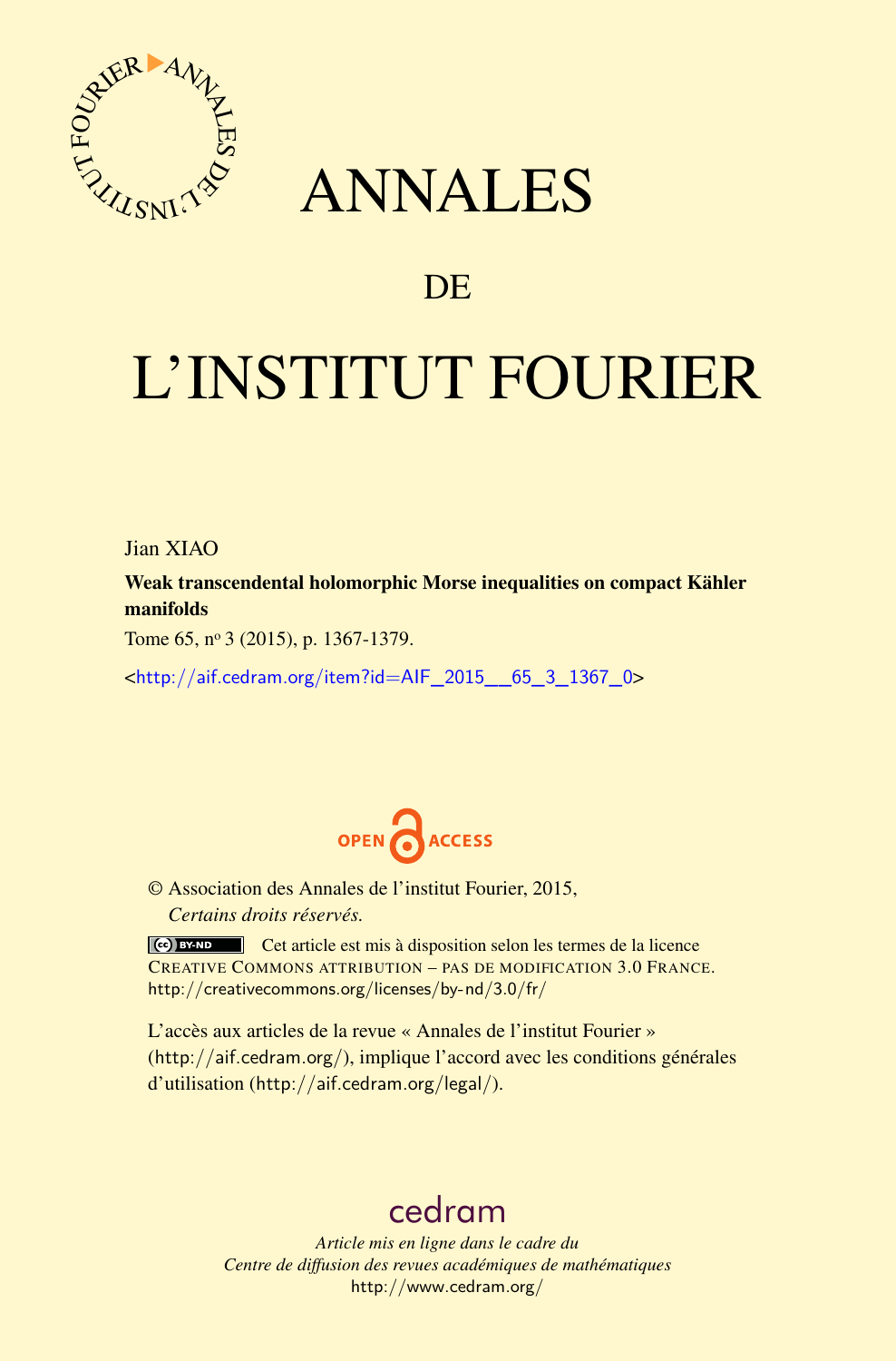#### WEAK TRANSCENDENTAL HOLOMORPHIC MORSE INEQUALITIES ON COMPACT KÄHLER MANIFOLDS

#### **by Jian XIAO (\*)**

ABSTRACT. — Transcendental holomorphic Morse inequalities aim at characterizing the positivity of transcendental cohomology classes of type (1*,* 1). In this paper, we prove a weak version of Demailly's conjecture on transcendental Morse inequalities on compact Kähler manifolds. And as a consequence, we partially improve a result of Boucksom-Demailly-Paun-Peternell.

Résumé. — Les inégalités de Morse holomorphes transcendantes caractérisent la positivité des classes cohomologiques transcendantes de type (1*,* 1). Dans ce papier, nous démontrons une version faible d'une conjecture de Demailly sur les inégalités de Morse holomorphes transcendantes sur les variétés kähleriennes. En conséquence, nous améliorons partiellement un résultat de Boucksom-Demailly-Paun-Peternell.

#### **1. Introduction**

There are many beautiful results on holomorphic Morse inequalities for rational cohomology classes of type (1*,* 1). For rational cohomology classes of type (1*,* 1) which are first Chern classes of holomorphic Q-line bundles, these inequalities are related to the holomorphic sections of line bundles. Demailly has applied holomorphic Morse inequalities for rational cohomology classes to reprove a stronger statement of Grauert-Riemenschneider conjecture (ref. [\[5,](#page-13-0) [15\]](#page-13-0)). Recently, these inequalities are also applied to the Green-Griffiths-Lang conjecture (ref. [\[8\]](#page-13-0)).

Keywords: Transcendental holomorphic Morse inequalities, positivity of cohomology classes, Kähler manifolds.

Math. classification: 32C30, 32Q15.

<sup>(\*)</sup> I would like to thank Prof. Jixiang Fu for his constant encouragement and support, and Prof. Jean-Pierre Demailly for informing me of the recent observation of Dan Popovici. Popovici's work is an important step to go further. Thus, I would like to thank Popovici for his important observation. I would also like to thank the referee for his/her careful reading and valuable comments.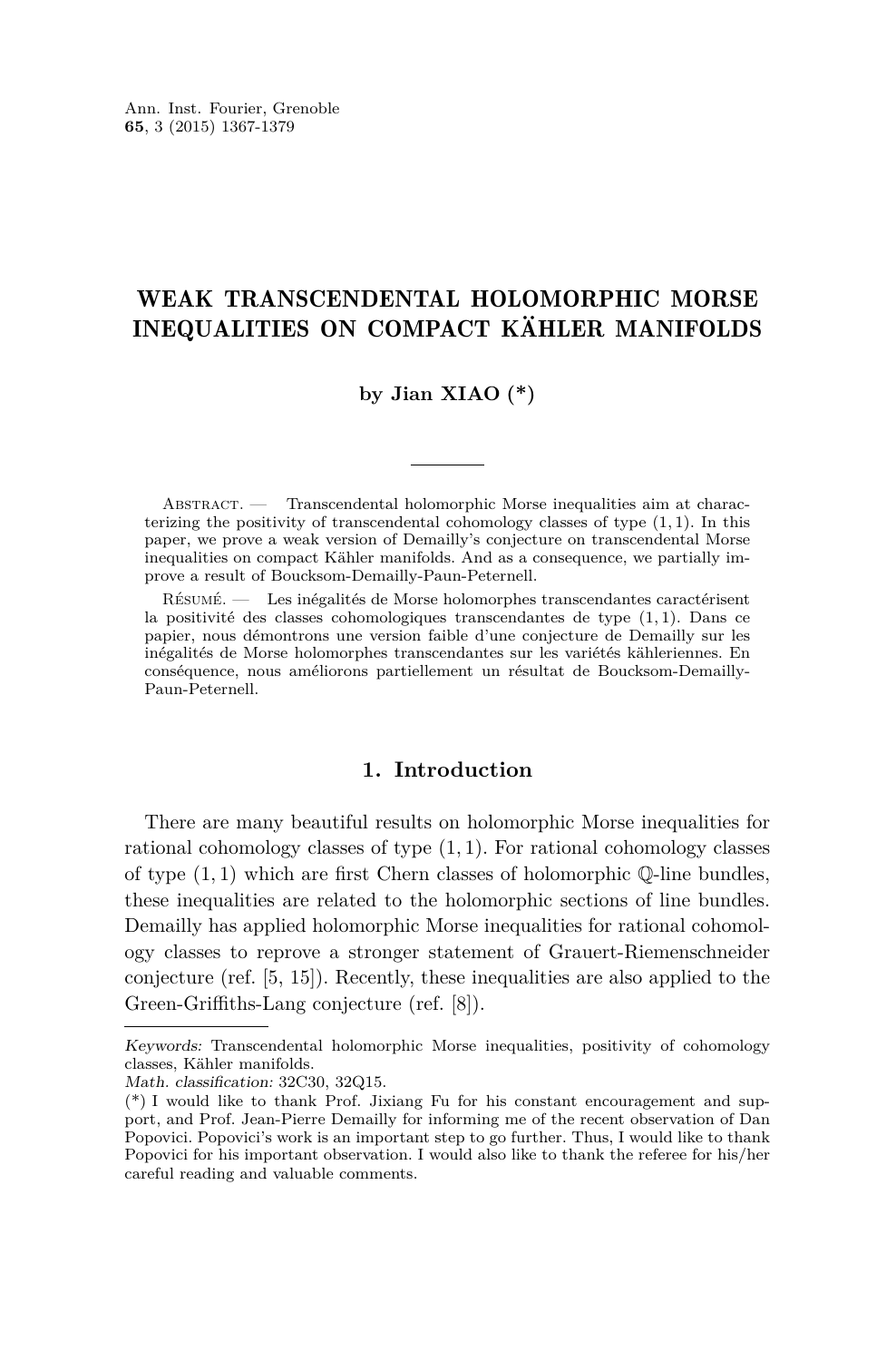However, if the cohomology class is not rational, which we also call transcendental class, we do not have holomorphic sections for these cohomology classes, it is hard to prove the associated holomorphic Morse inequalities. In the nice paper of Boucksom-Demailly-Paun-Peternell (ref. [\[1\]](#page-13-0)), the authors proposed the following conjecture on transcendental holomorphic Morse inequalities.

CONJECTURE 1.1. — (ref. [\[1\]](#page-13-0)) Let *X* be an *n*-dimensional compact complex manifold.

(*i*) Let  $\alpha$  be a real *d*-closed (1, 1)-form and let  $X(\alpha, \leq 1)$  be the set where *α* has at most one negative eigenvalue, if  $\int_{X(\alpha,\leq 1)} \alpha^n > 0$ , then the Bott-Chern class  $\{\alpha\}$  contains a Kähler current and

$$
vol(\{\alpha\}) \geqslant \int_{X(\alpha,\leqslant 1)} \alpha^n.
$$

(*ii*) Let  $\{\alpha\}$  and  $\{\beta\}$  be two nef cohomology classes of type  $(1, 1)$  on X satisfying  $\{\alpha\}^n - n\{\alpha\}^{n-1} \cdot \{\beta\} > 0$ . Then the Bott-Chern class  $\{\alpha - \beta\}$ contains a Kähler current and

$$
vol({\{\alpha - \beta\}}) \geq {\{\alpha\}}^n - n{\{\alpha\}}^{n-1} \cdot {\{\beta\}}.
$$

In this paper, all the cohomology classes are in the Bott-Chern cohomology groups. First let us recall some definitions about the positivity of  $(1,1)$ -forms. Let X be a compact complex manifold, and fix a hermitian metric  $\omega$  on *X*. A cohomology class  $\{\alpha\} \in H^{1,1}_{BC}(X,\mathbb{R})$  is called a nef (numerically effective) class if for any  $\varepsilon > 0$ , there exists a smooth function  $\psi_{\varepsilon}$ such that  $\alpha + \varepsilon \omega + i\partial \bar{\partial} \psi_{\varepsilon}$  is strictly positive. And a cohomology (1, 1)-class  $\{\alpha\}$  is called pseudo-effective if there exists a positive current  $T \in \{\alpha\}.$ A positive (1*,* 1)-current *T* is called a Kähler current if *T* is *d*-closed and *T > δω* for some *δ >* 0. Then if {*α*} contains a Kähler current, we call  $\{\alpha\}$  a big class. We remark that we can also define similar positivity for  $(k, k)$ -classes. For any pseudo-effective  $(1, 1)$ -class  $\{\alpha\}$ , we can define its volume

$$
vol(\{\alpha\}):=sup_T \int_X T^n_{ac},
$$

where *T* ranges over all the positive currents in  $\{\alpha\}$  and  $T_{ac}$  is the absolutely continuous part of *T*.

Remark 1.2. — Indeed, for holomorphic line bundles *L*, the above analytical definition of volume coincides with its volume in algebraic geometry, i.e.,  $vol(L) = \limsup_k \frac{n!}{k^n} h^0(X, kL)$ . And Conjecture 1.1 holds true for holomorphic line bundles (ref. [\[5,](#page-13-0) [6\]](#page-13-0)).

<span id="page-2-0"></span>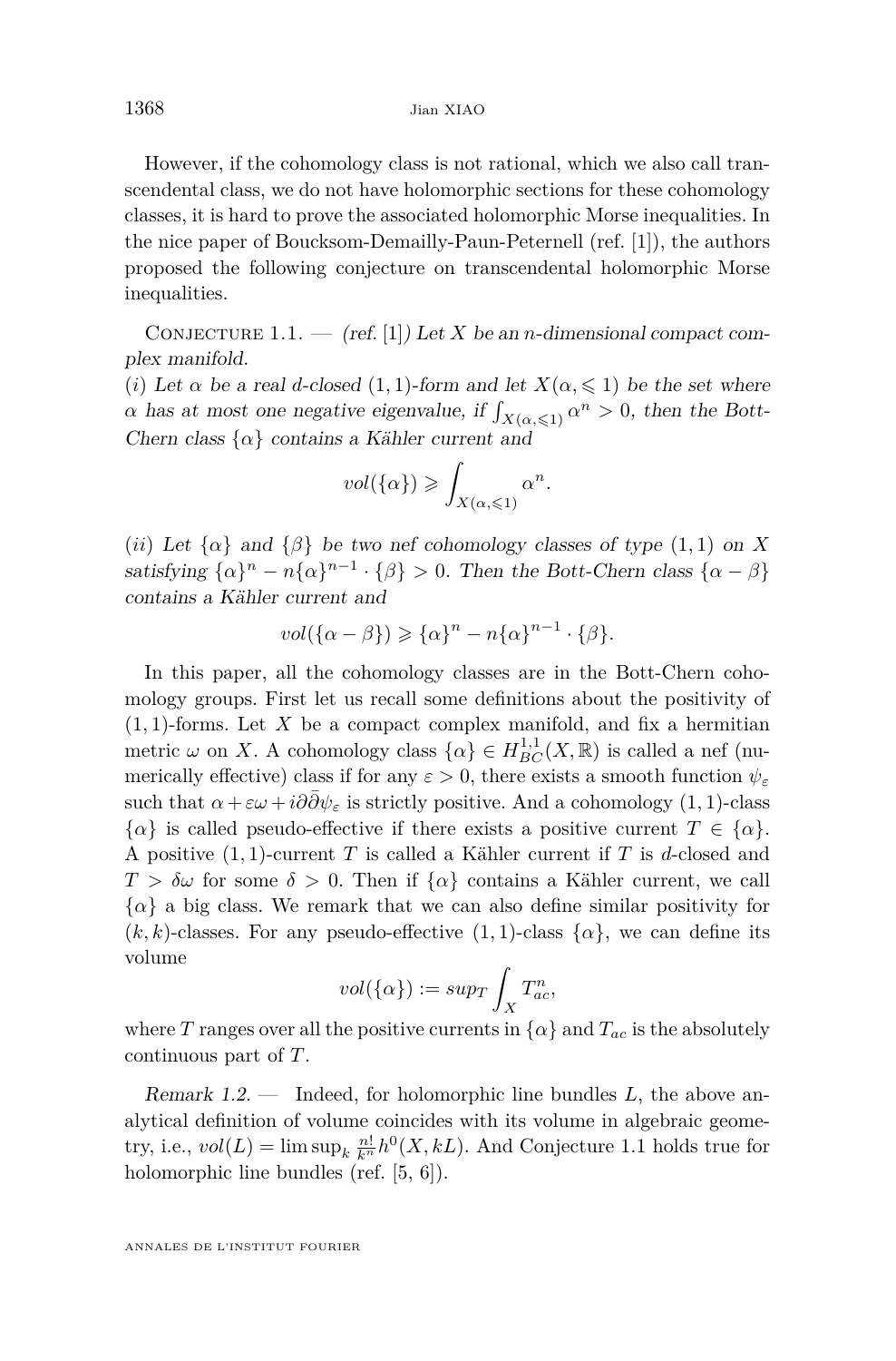<span id="page-3-0"></span>In their paper [\[1\]](#page-13-0), the authors observed that in Conjecture [1.1,](#page-2-0) (*i*) implies (*ii*). Thus we will call part (*ii*) weak transcendental holomorphic Morse inequalities. Indeed, the authors proved the following theorem.

THEOREM 1.3.  $-$  (ref. [\[1\]](#page-13-0)) Let *X* be a projective manifold of dimension *n*. Then

$$
vol(\omega - c_1(A)) \ge \omega^n - \frac{(n+1)^2}{4} \omega^{n-1} \cdot c_1(A)
$$

holds for every Kähler class  $\omega$  and every ample line bundle A on X, where  $c_1(A)$  is the first Chern class of *A*. In particular, if  $\omega^n - \frac{(n+1)^2}{4}$  $\frac{(n+1)^2}{4} \omega^{n-1} \cdot c_1(A) >$ 0, then  $\omega - c_1(A)$  is big, i.e., it contains a Kähler current.

In this paper, we can improve the second part of Theorem 1.3 and get rid of the projective and rational conditions. For part (*ii*) of Conjecture [1.1,](#page-2-0) we get some partial results for Kähler manifolds and even for some a priori non-Kähler manifolds. For general compact complex manifolds, we do not know how to prove the transcendental holomorphic Morse inequalities unless we have some special metrics.

THEOREM 1.4.  $\qquad$  Let *X* be an *n*-dimensional compact complex manifold with a hermitian metric  $\omega$  satisfying  $\partial \bar{\partial} \omega^k = 0$  for  $k = 1, 2, ..., n - 1$ . Assume  $\{\alpha\}$ ,  $\{\beta\}$  are two nef classes on *X* satisfying

$$
\{\alpha\}^n - 4n\{\alpha\}^{n-1} \cdot \{\beta\} > 0,
$$

then  $\{\alpha - \beta\}$  is a big class, i.e., there exists a Kähler current *T* in  $\{\alpha - \beta\}$ .

Thus, our result covers the Kähler case and improves Theorem 1.3 for *n* large enough. Moreover, the key point is that the cohomology classes  $\alpha, \beta$ can be transcendental.

Remark 1.5. — Indeed, when  $n \leq 3$ , we can slightly weaken the metric hypothesis. In this situation, a hermitian metric  $\omega$  just satisfying  $\partial \bar{\partial} \omega = 0$ is sufficient (see the appendix).

Remark 1.6. — For any *n*-dimensional compact complex manifold *X*, Gauduchon's result (ref. [\[11\]](#page-13-0)) tells us there always exists a metric  $\omega$  such that  $\partial \bar{\partial} \omega^{n-1} = 0$ . And these metrics are called Gauduchon metrics. In particular, if *n* = 2, there always exists a metric  $\omega$  such that  $\partial \overline{\partial} \omega = 0$ . Thus our theorem holds on any compact complex surfaces. And as a consequence, these compact complex surfaces must be Kählerian. Indeed, this is already known thanks to the work of Buchdahl [\[2,](#page-13-0) [3\]](#page-13-0) and Lamari [\[13,](#page-13-0) [12\]](#page-13-0).

Remark  $1.7.$  — A priori, a compact complex manifold admitting a special hermitian metric described in Theorem 1.4 need not be Kählerian.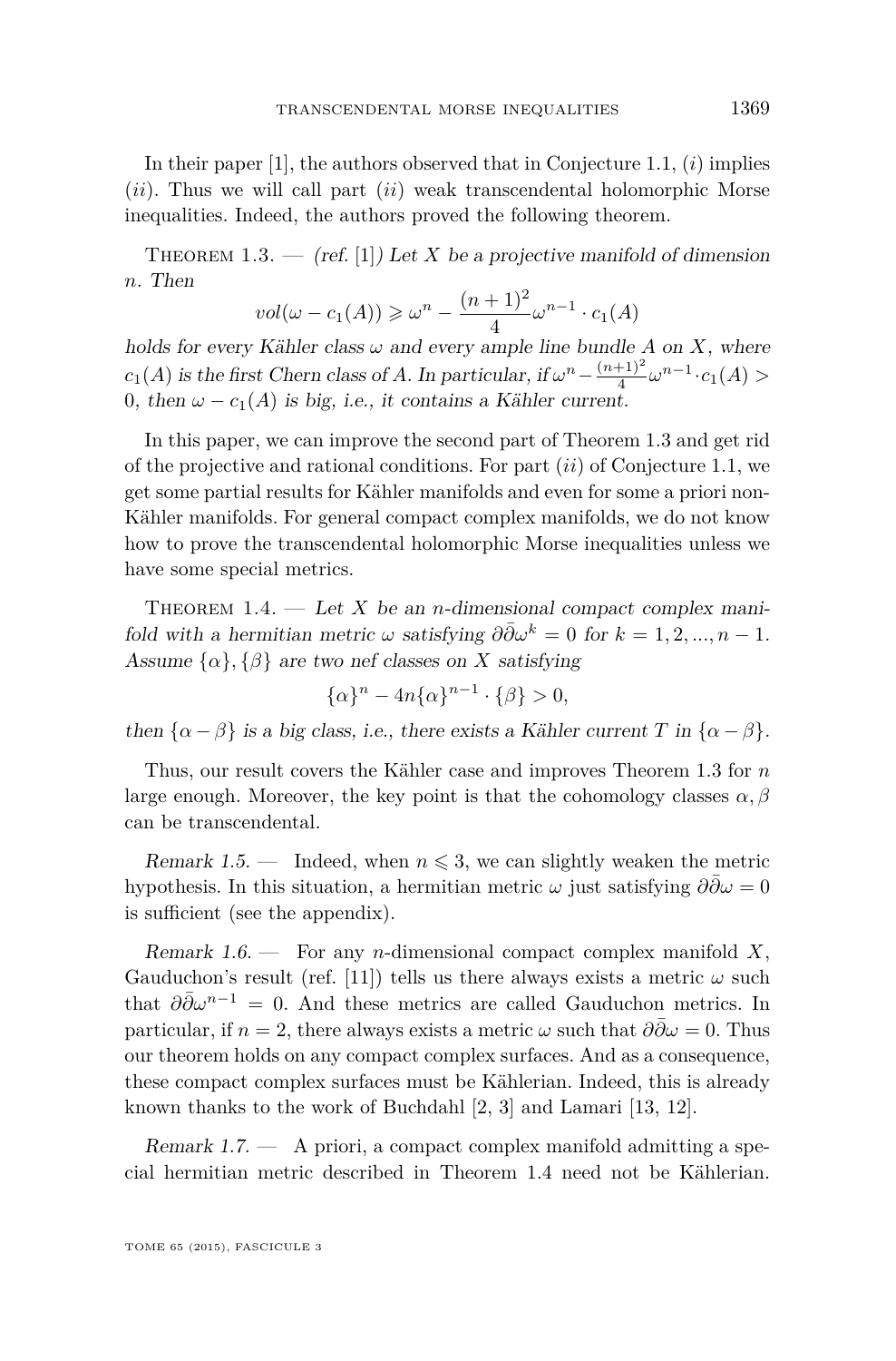<span id="page-4-0"></span>However, I. Chiose in [\[4\]](#page-13-0) has proved that if a compact complex manifold *X* admits a nef class with positive top self-intersection and a hermitian metric *ω* with  $\partial \bar{\partial} ω^k = 0$  for every *k*, then *X* must be Kählerian. In our proof, we do not need this fact and we will prove Theorem [1.4](#page-3-0) directly.

Now let X be a compact complex manifold in the Fujiki class  $C$ , then there exists a proper modification  $\mu : \widetilde{X} \to X$  such that  $\widetilde{X}$  is Kähler. This yields the following direct corollary for compact complex manifolds in the Fujiki class C.

COROLLARY 1.8.  $\longrightarrow$  Let X be a compact complex manifold in the Fujiki class C with dim $X = n$ . Assume  $\{\alpha\}$ ,  $\{\beta\}$  are two nef classes on X satisfying  ${\alpha}^n - 4n{\alpha}^{n-1} \cdot {\beta} > 0$ , then  ${\alpha - \beta}$  contains a Kähler current.

Indeed, the proof of our theorem is inspired by I. Chiose. In section 3 of [\[4\]](#page-13-0), I. Chiose cleverly applied a lemma of Lamari (Lemma 3.3 of [\[13\]](#page-13-0)) characterizing positive currents and the ideas on mass concentration of [\[9\]](#page-13-0) to simplify the proof of the main theorem of Demailly and Paun. However, just as I. Chiose said, the proof of [\[4\]](#page-13-0) is not independent of the proof of Demailly and Paun. [\[4\]](#page-13-0) replaced the explicit and involved construction of the metrics  $\omega_{\varepsilon}$  in [\[9\]](#page-13-0) by the abstract sequence of Gauduchon metrics given by the Hahn-Banach theorem, via Lamari's lemma. We remark that Lamari's lemma uses the technique introduced by Sullivan in [\[16\]](#page-13-0). We find I. Chiose's method is useful to prove positivity of the difference of cohomology classes, at least in our case. Indeed, in addition to solving a different family of Monge-Ampère equations, our proof almost follows the argument of [\[4\]](#page-13-0). However, our result seems not easily reachable by the mass concentration method.

Remark  $1.9.$  — Very recently, Dan Popovici [\[14\]](#page-13-0) observed that keeping the same method and only changing the details of the estimates in the Monge-Ampère equation, one can get the optimal constant  $n$  for  $(1, 1)$ classes on Kähler manifolds. For more details of this recent improvement, we refer the readers to [\[14\]](#page-13-0).

This paper is organized as follows. In section 2, we present some preliminary results. Then in section 3, we prove our main result. We give the proof of Theorem [1.4.](#page-3-0) Finally, for the reader's convenience, we present the proof of Lamari's lemma and the proof of one additional key point in Remark [1.5](#page-3-0) in the appendix.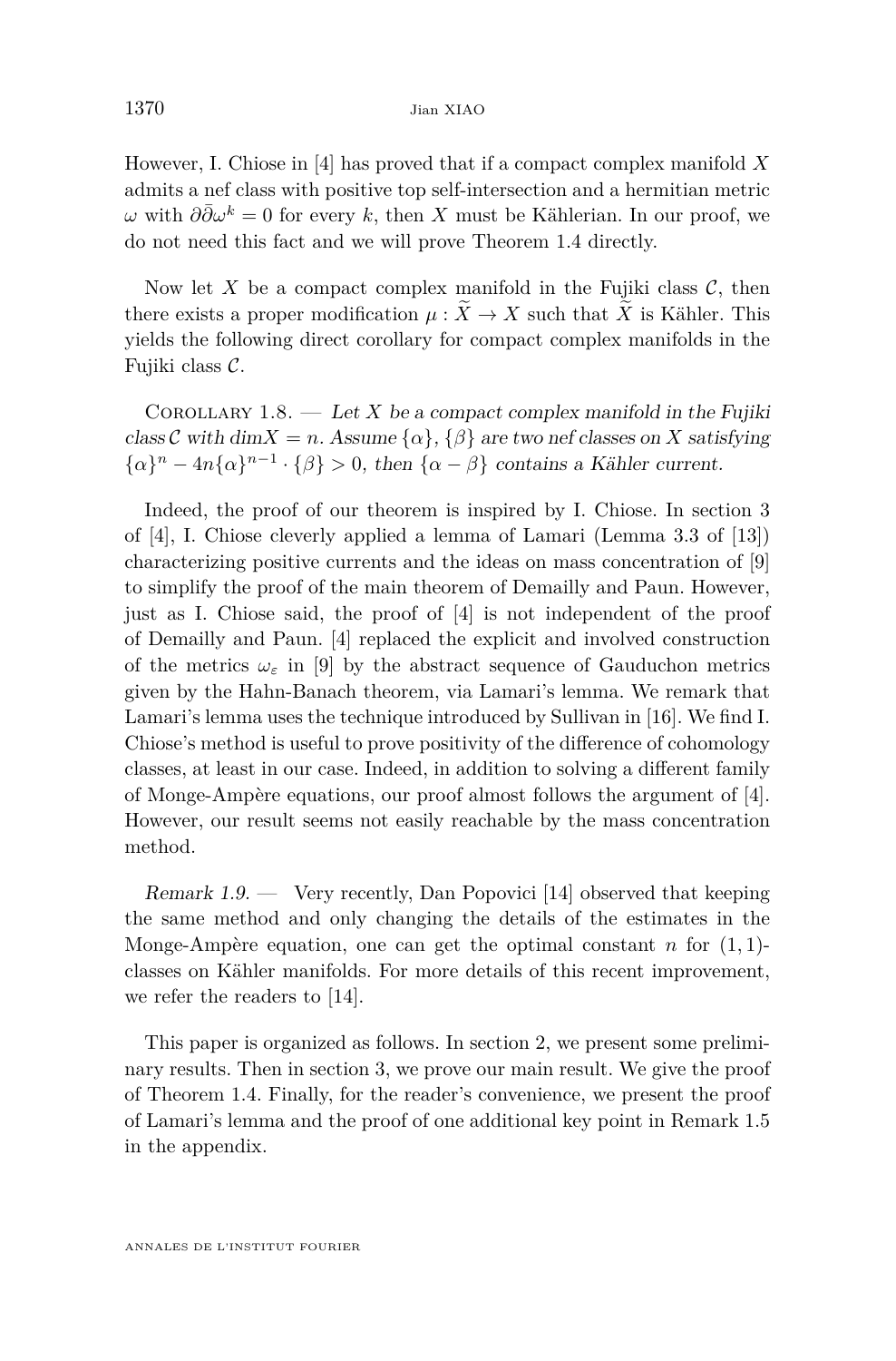#### **2. Preliminaries**

<span id="page-5-0"></span>Let *X* be an *n*-dimensional compact complex manifold, for every real  $(1,1)$ -form  $\alpha$ , we have the space  $PSH(X,\alpha)$  consisting of all  $\alpha$ -PSH functions. A function *u* is called  $\alpha$ -PSH ( $\alpha$ -plurisubharmonic) if *u* is an upper semi-continuous and locally integrable function such that  $\alpha + i\partial\bar{\partial}u \geq 0$  in the sense of currents. We have the following uniform  $L^1$  bound for  $\alpha$ -PSH functions.

LEMMA 2.1.  $\qquad$  Let *X* be an *n*-dimensional compact complex manifold with a hermitian metric  $\omega$  and let  $\alpha$  be a real (1, 1)-form, then there exists a positive constant *c* such that  $||u||_{L^1(\omega^n)} = \int_X |u| \omega^n \leq c$  for any  $u \in$  $PSH(X, \alpha)$  with  $sup_X u = 0$ .

Proof. — Since X is compact and  $\alpha$  is smooth, there exists a constant *B* such that  $B\omega > \alpha$ , then  $B\omega + i\partial\bar{\partial}u \geq 0$  for  $u \in PSH(X, \alpha)$ . Then the above result follows from Proposition 2.1 of [\[10\]](#page-13-0).  $\Box$ 

Remark 2.2. — We will apply Lemma 2.1 to nef classes. Let  $\{\alpha\}$  be a nef class, then for any  $\varepsilon > 0$ , there exists a smooth function  $\psi_{\varepsilon}$  such that  $\psi_{\varepsilon}$  is a  $(\alpha + \varepsilon \omega)$ -PSH function. We can always assume  $sup_X \psi_{\varepsilon} = 0$ , then these  $\psi_{\varepsilon}$  are uniformly  $L^1$  bounded. This uniform  $L^1$  bound is needed when we deal with the situation when *X* only admits a metric  $\omega$  with  $\partial \partial \omega = 0$ and dim $X \leqslant 3$  (see the appendix).

In order to apply the method of [\[9\]](#page-13-0) on a general compact complex manifold which maybe a priori non-Kähler, we need Tosatti's and Weinkove's result [\[17\]](#page-13-0) on the solvability of complex Monge-Ampère equation on hermitian manifolds.

LEMMA 2.3.  $\qquad$  Let *X* be an *n*-dimensional compact complex manifold with a hermitian metric *ω*. Then for any smooth real-valued function *F* on *X*, there exist a unique real number *C >* 0 and a unique smooth real-valued function  $\varphi$  on *X* solving

$$
(\omega + i\partial\bar{\partial}\varphi)^n = Ce^F \omega^n,
$$

where  $\omega + i\partial\bar{\partial}\varphi > 0$  and  $\sup_{X}\varphi = 0$ .

Finally, we state Lamari's lemma (Lemma 3.3 of [\[13\]](#page-13-0)) on the characterization of positive currents. Lamari's result is only stated for positive  $(1,1)$ -currents, and it also can be stated for positive  $(k, k)$ -currents for any *k*. However, the proof for general *k* is the same as in Lemma 3.3 of [\[13\]](#page-13-0). And for the reader's convenience, we will give Lamari's proof in the appendix.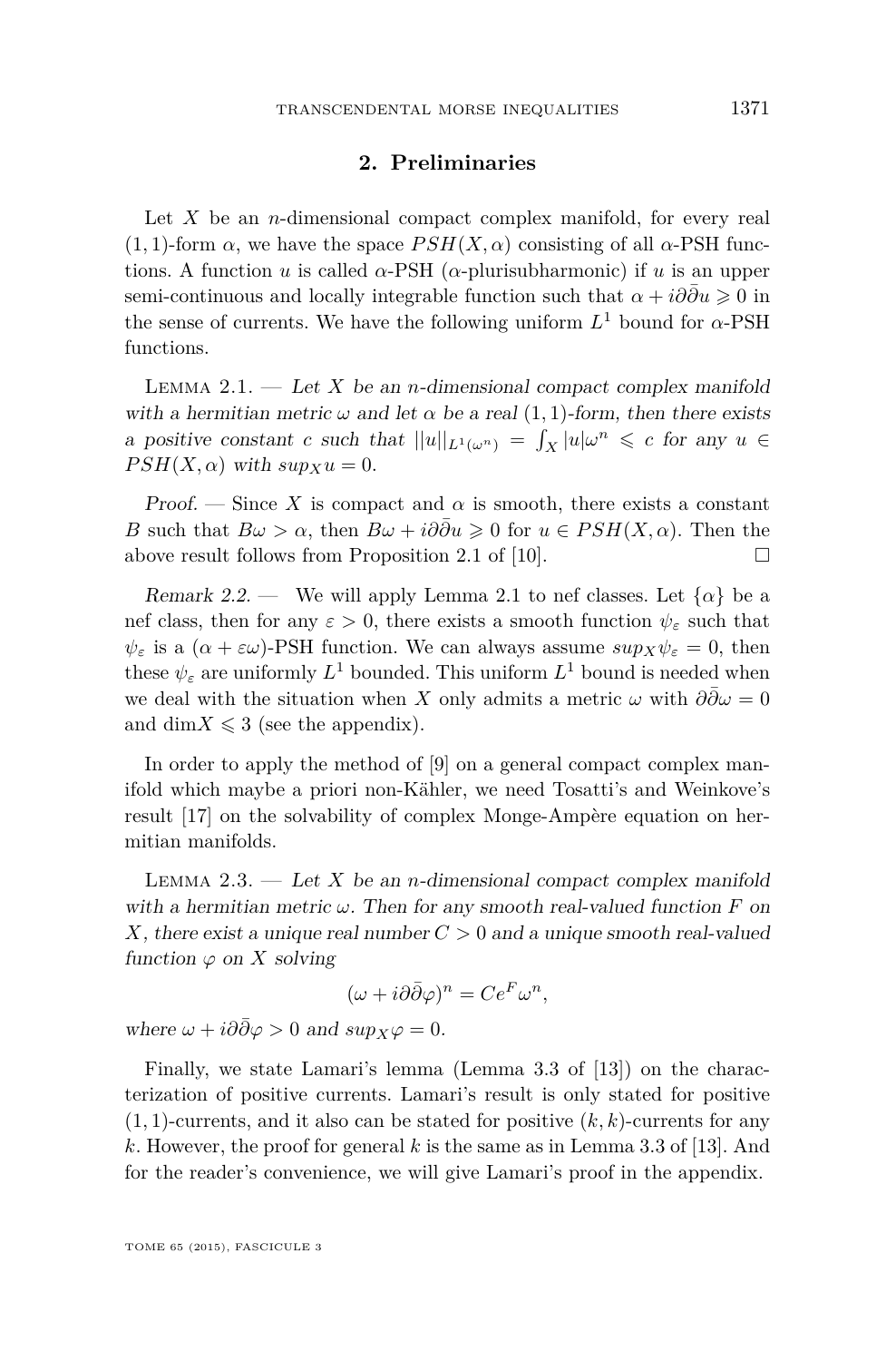<span id="page-6-0"></span>1372 Jian XIAO

LEMMA 2.4.  $\qquad$  Let *X* be an *n*-dimensional compact complex manifold and let  $\Phi$  be a real  $(k, k)$ -form, then there exists a real  $(k-1, k-1)$ -current  $\Psi$  such that  $\Phi + i\partial \bar{\partial} \Psi$  is positive if and only if for any strictly positive  $\partial \bar{\partial}$ -closed  $(n - k, n - k)$ -form  $\Upsilon$ , we have  $\int_X \Phi \wedge \Upsilon \geq 0$ .

#### **3. The main result**

Now we can prove our main result (Theorem [1.4\)](#page-3-0). Though the a priori non-Kähler manifolds satisfying the conditions in our theorem are actually Kähler, we still hope Tosatti's and Weinkove's hermitian version of Calabi-Yau theorem could apply to general compact complex manifolds (with some new ideas). Therefore, we give the proof for the special possibly non-Kähler metrics described in the statement of Theorem [1.4.](#page-3-0)

Proof of Theorem [1.4.](#page-3-0) — Firstly, fix a special hermitian metric  $\omega$  satisfying  $\partial \bar{\partial} \omega^k = 0$  for  $k = 1, 2, ..., n-1$ . Since  $\{\alpha\}, \{\beta\}$  are nef classes, for any  $\varepsilon > 0$ , there exist smooth functions  $\varphi_{\varepsilon}, \psi_{\varepsilon}$  such that  $\alpha_{\varepsilon} := \alpha + \varepsilon \omega + i\partial \bar{\partial} \varphi_{\varepsilon} >$ 0 and  $\beta_{\varepsilon} := \beta + \varepsilon \omega + i \partial \bar{\partial} \psi_{\varepsilon} > 0$ . There is no doubt we can always assume  $sup\varphi_{\varepsilon} = sup\psi_{\varepsilon} = 0$ . And we have  $\{\alpha - \beta\} = \{\alpha_{\varepsilon} - \beta_{\varepsilon}\}\$ , thus  $\{\alpha - \beta\}$ is a big class if and only if there exists a positive constant  $\delta > 0$  and a  $(\alpha_{\varepsilon} - \beta_{\varepsilon})$ -PSH function  $\theta_{\delta}$ , such that

(3.1) 
$$
\alpha_{\varepsilon} - \beta_{\varepsilon} + i\partial\bar{\partial}\theta_{\delta} \geq \delta\alpha_{\varepsilon}.
$$

Now let us first fix  $\varepsilon$ . Then Lemma 2.4 implies (3.1) is equivalent to

(3.2) 
$$
\int_X (\alpha_{\varepsilon} - \beta_{\varepsilon} - \delta \alpha_{\varepsilon}) \wedge G \geqslant 0
$$

for any strictly positive  $\partial \partial$ -closed  $(n-1, n-1)$ -form *G*. Then *G* is  $(n-1)$ -th power of a Gauduchon metric. Now, (3.2) is equivalent to

(3.3) 
$$
\int_X (1-\delta)\alpha_{\varepsilon} \wedge G \ge \int_X \beta_{\varepsilon} \wedge G.
$$

Thus, the class  $\{\alpha - \beta\} = \{\alpha_{\varepsilon} - \beta_{\varepsilon}\}\$ is not big is equivalent to for any  $\delta_m$   $\searrow$  0, there exists a Gauduchon metric  $G_{m,\varepsilon}$  such that

(3.4) 
$$
\int_X (1 - \delta_m) \alpha_\varepsilon \wedge G_{m,\varepsilon} < \int_X \beta_\varepsilon \wedge G_{m,\varepsilon}.
$$

Without loss of generality, we can assume  $\int_X \beta_{\varepsilon} \wedge G_{m,\varepsilon} = 1$ .

By the Calabi-Yau theorem on hermitian manifold of Lemma [2.3,](#page-5-0) we can solve the following family of Monge-Ampère equations

(3.5) 
$$
\widetilde{\alpha}_{\varepsilon}^{n} = (\alpha_{\varepsilon} + i\partial\bar{\partial}u_{\varepsilon})^{n} = c_{\varepsilon}\beta_{\varepsilon} \wedge G_{m,\varepsilon}
$$

ANNALES DE L'INSTITUT FOURIER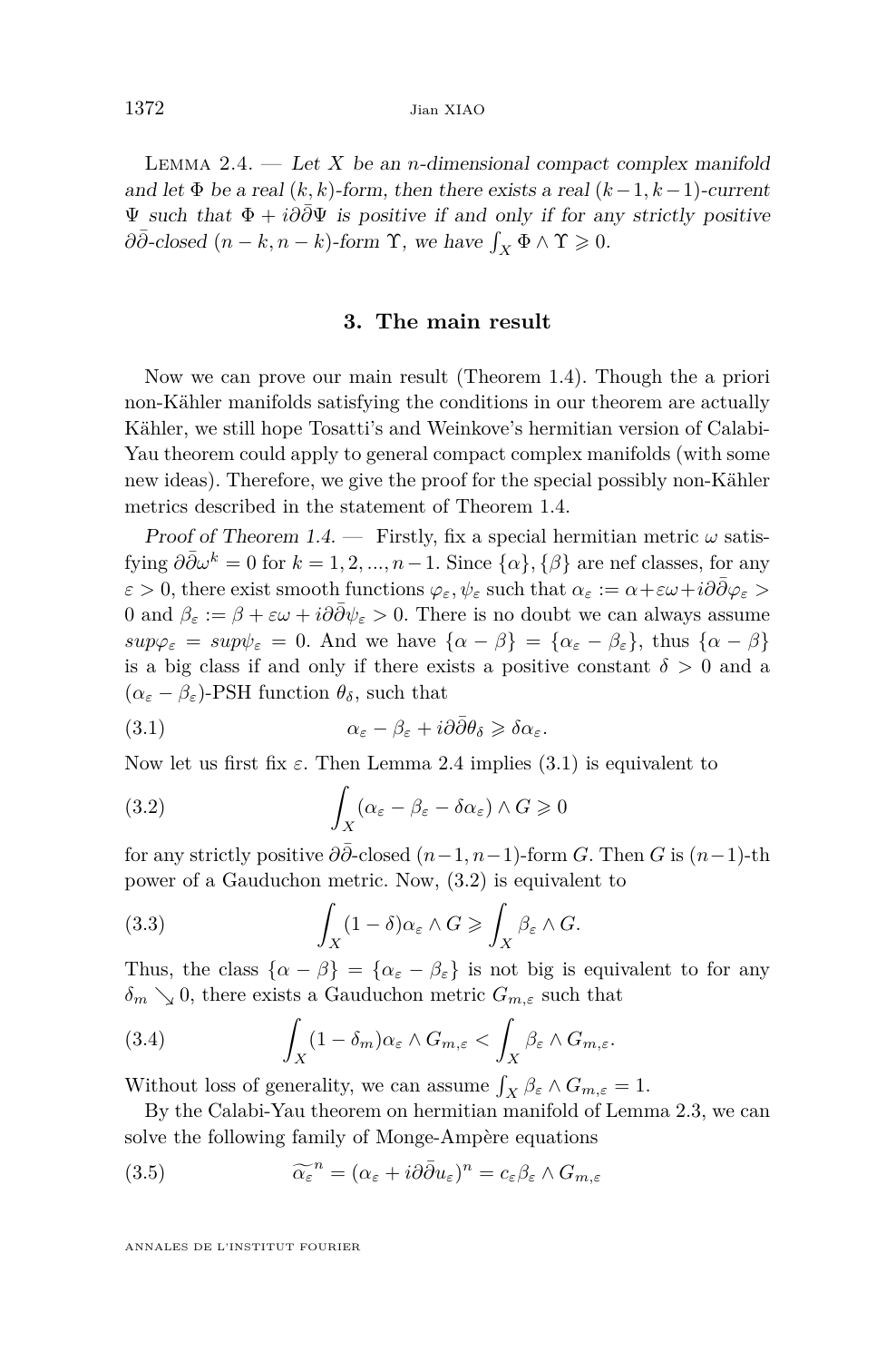<span id="page-7-0"></span>with  $\widetilde{\alpha_{\varepsilon}} = \alpha_{\varepsilon} + i\partial\bar{\partial}u_{\varepsilon}, \sup_{\mathcal{X}} (\varphi_{\varepsilon} + u_{\varepsilon}) = 0$  and  $c_{\varepsilon} = \int_{X} (\alpha_{\varepsilon} + i\partial\bar{\partial}u_{\varepsilon})^{n}$ . Then  $\partial \bar{\partial} \omega^k = 0$  for  $k = 1, 2, ..., n-1$  implies

(3.6) 
$$
c_{\varepsilon} = \int_X (\alpha + \varepsilon \omega)^n \searrow c_0 = \int_X \alpha^n > 0.
$$

We define  $M_{\varepsilon} = \int_X (\alpha_{\varepsilon} + i\partial \bar{\partial}u_{\varepsilon})^{n-1} \wedge \beta_{\varepsilon}$ , then  $\partial \bar{\partial}w^k = 0$  for  $k = 1, 2, ..., n-1$ also implies

(3.7) 
$$
M_{\varepsilon} = \int_X (\alpha + \varepsilon \omega)^{n-1} \wedge (\beta + \varepsilon \omega) \searrow M_0 = \int_X \alpha^{n-1} \wedge \beta.
$$

We define  $E_{\gamma} := \{x \in X | \frac{\alpha_{\varepsilon}^{n-1} \wedge \beta_{\varepsilon}}{G_{m,\varepsilon} \wedge \beta_{\varepsilon}}(x) > \gamma M_{\varepsilon} \}$  for some  $\gamma > 1$ . The condition  $\gamma > 1$  implies  $E_{\gamma}$  is a proper open subset in *X*, since we have assumed  $\int_X \beta_{\varepsilon} \wedge G_{m,\varepsilon} = 1$  and

$$
(3.8)\quad \int_{E_{\gamma}} G_{m,\varepsilon} \wedge \beta_{\varepsilon} = \int_{E_{\gamma}} \frac{G_{m,\varepsilon} \wedge \beta_{\varepsilon}}{\widetilde{\alpha_{\varepsilon}}^{n-1} \wedge \beta_{\varepsilon}} \cdot \widetilde{\alpha_{\varepsilon}}^{n-1} \wedge \beta_{\varepsilon} < \frac{1}{\gamma M_{\varepsilon}} M_{\varepsilon} = \frac{1}{\gamma} < 1.
$$

On the closed subset  $X\backslash E_\gamma$ , the definition of  $E_\gamma$  tells us that

(3.9) 
$$
\widetilde{\alpha_{\varepsilon}}^{n-1} \wedge \beta_{\varepsilon} \leq \gamma M_{\varepsilon} \cdot G_{m,\varepsilon} \wedge \beta_{\varepsilon}.
$$

For any fixed point  $p \in X \backslash E_{\gamma}$ , choose holomorphic coordinates such that *β*<sub>ε</sub>(*p*) =  $\sum \sqrt{-1} dz_i \wedge d\bar{z}_i$ ,  $\widetilde{\alpha}_{\varepsilon}(p) = \sum \sqrt{-1} \lambda_i dz_i \wedge d\bar{z}_i$  with  $\lambda_1 \leq \lambda_2 \leq ... \leq \lambda_n$ .  $\lambda_n$ . Then at the point *p*, if we denote  $dV(p) := (\sqrt{-1})^n dz_1 \wedge d\bar{z}_1 \wedge ... \wedge d\bar{z}_n$ .  $dz_n \wedge d\bar{z}_n$ , then [\(3.5\)](#page-6-0) is just

(3.10) 
$$
n! \lambda_1 \cdot \lambda_2 \cdot \ldots \cdot \lambda_n dV(p) = c_{\varepsilon} \beta_{\varepsilon} \wedge G_{m,\varepsilon},
$$

and (3.9) is

(3.11) 
$$
(n-1)!\sum \lambda_{i_1} \cdot \lambda_{i_2} \cdot ... \cdot \lambda_{i_{n-1}} dV(p) \leq \gamma M_{\varepsilon} \cdot G_{m,\varepsilon} \wedge \beta_{\varepsilon}.
$$

The above two inequalities (3.10), (3.11) yield

$$
\lambda_1(p) \geqslant \frac{c_{\varepsilon}}{n\gamma M_{\varepsilon}}.
$$

Since  $p \in X \backslash E_\gamma$  is arbitrary, we get

(3.12) 
$$
\widetilde{\alpha_{\varepsilon}} \geqslant \frac{c_{\varepsilon}}{n\gamma M_{\varepsilon}} \cdot \beta_{\varepsilon}
$$

TOME 65 (2015), FASCICULE 3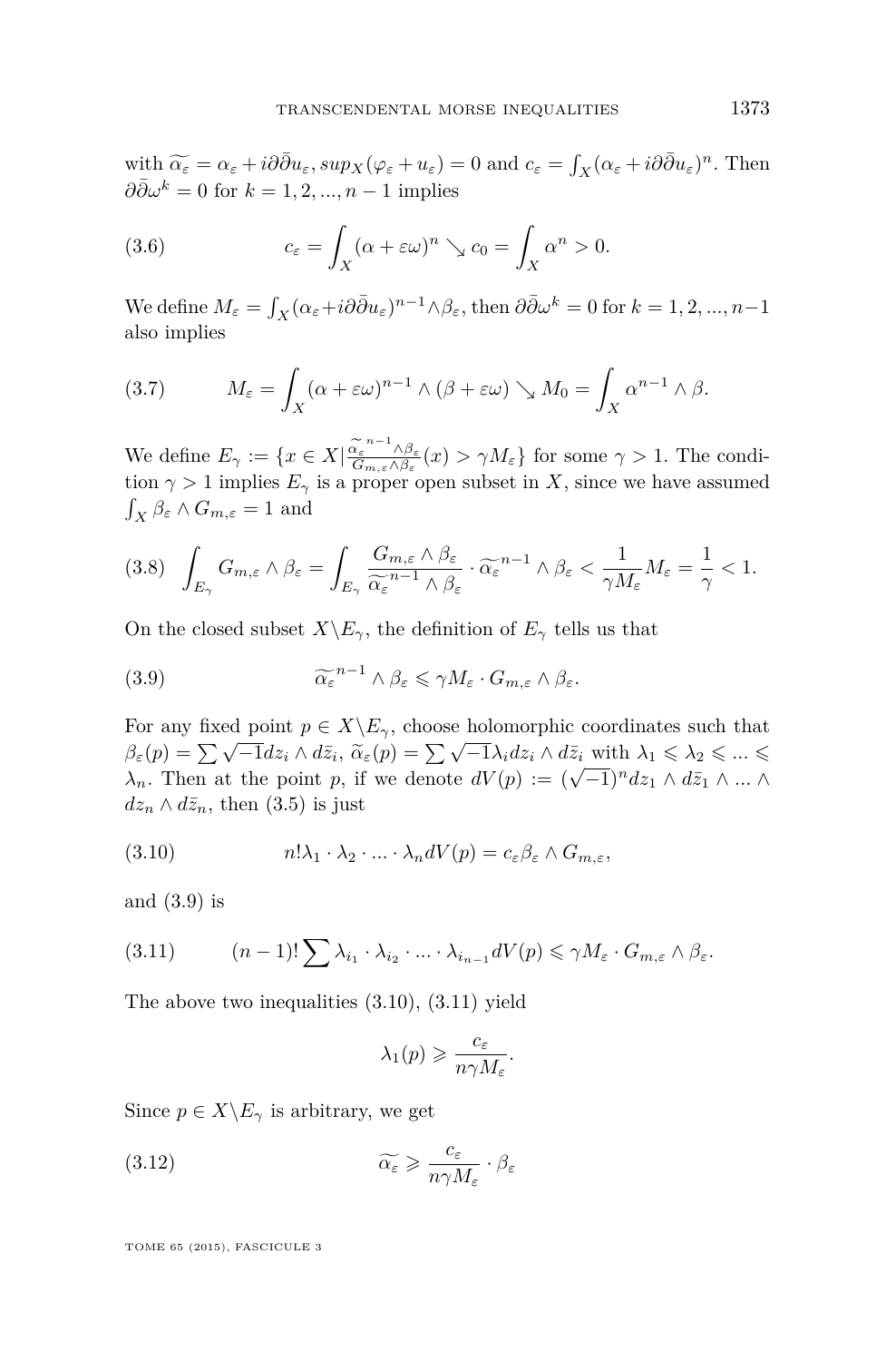on  $X \setminus E_\gamma$ . Now let us estimate the integral  $\int_X \widetilde{\alpha_{\varepsilon}} \wedge G_{m,\varepsilon} = \int_X (\alpha + \varepsilon \omega) \wedge$ <br>*C* The inequality (2.19) implies  $G_{m,\varepsilon}$ . The inequality [\(3.12\)](#page-7-0) implies

(3.13) 
$$
\int_X \widetilde{\alpha_{\varepsilon}} \wedge G_{m,\varepsilon} \geqslant \int_{X \setminus E_{\gamma}} \widetilde{\alpha_{\varepsilon}} \wedge G_{m,\varepsilon}
$$

(3.14) 
$$
\geqslant \int_{X \setminus E_{\gamma}} \frac{c_{\varepsilon}}{n \gamma M_{\varepsilon}} \cdot \beta_{\varepsilon} \wedge G_{m,\varepsilon}
$$

(3.15) 
$$
= \frac{c_{\varepsilon}}{n\gamma M_{\varepsilon}} \left(\int_X \beta_{\varepsilon} \wedge G_{m,\varepsilon} - \int_{E_{\gamma}} \beta_{\varepsilon} \wedge G_{m,\varepsilon}\right)
$$

(3.16) 
$$
\frac{c_{\varepsilon}}{n\gamma M_{\varepsilon}}(1-\frac{1}{\gamma}).
$$

Take  $\gamma = 2$ , we get

$$
(3.17) \t c_{\varepsilon} - 4n M_{\varepsilon} \int_X \widetilde{\alpha_{\varepsilon}} \wedge G_{m,\varepsilon} = c_{\varepsilon} - 4n M_{\varepsilon} \int_X (\alpha + \varepsilon \omega) \wedge G_{m,\varepsilon} < 0.
$$

On the other hand, [\(3.4\)](#page-6-0) implies

(3.18) 
$$
\int_X \alpha_{\varepsilon} \wedge G_{m,\varepsilon} = \int_X (\alpha + \varepsilon \omega) \wedge G_{m,\varepsilon} < \frac{1}{1 - \delta_m}.
$$

Fix a small  $\varepsilon$  to be determined. Since  $\int_X \beta_{\varepsilon} \wedge G_{m,\varepsilon} = 1$ , by compactness of the sequence  ${G_{m,\varepsilon}}$ , there exists a weakly convergent subsequence which we also denote by  $\{G_{m,\varepsilon}\}\)$  with

$$
\lim_{m \to \infty} G_{m,\varepsilon} = G_{\infty,\varepsilon}
$$

where the convergence is in the weak topology of currents and  $G_{\infty,\varepsilon}$  is a *∂∂*-closed positive  $(n-1, n-1)$ -current with

(3.19) 
$$
0 \leqslant \int_X (\alpha + \varepsilon \omega) \wedge G_{\infty, \varepsilon} \leqslant 1.
$$

Now our assumption

$$
\{\alpha\}^n - 4n\{\alpha\}^{n-1} \cdot \{\beta\} > 0
$$

implies

$$
c_0 - 4nM_0 > 0.
$$

Then after taking the limit of  $m$  in  $(3.17)$  and  $(3.18)$ ,  $(3.19)$  implies

$$
c_{\varepsilon} - 4n M_{\varepsilon} \leqslant c_{\varepsilon} - 4n M_{\varepsilon} \int_X (\alpha + \varepsilon \omega) \wedge G_{\infty, \varepsilon} < 0.
$$

It is clear that the contradiction is obtained in the limit when we let  $\varepsilon$  go to zero.

ANNALES DE L'INSTITUT FOURIER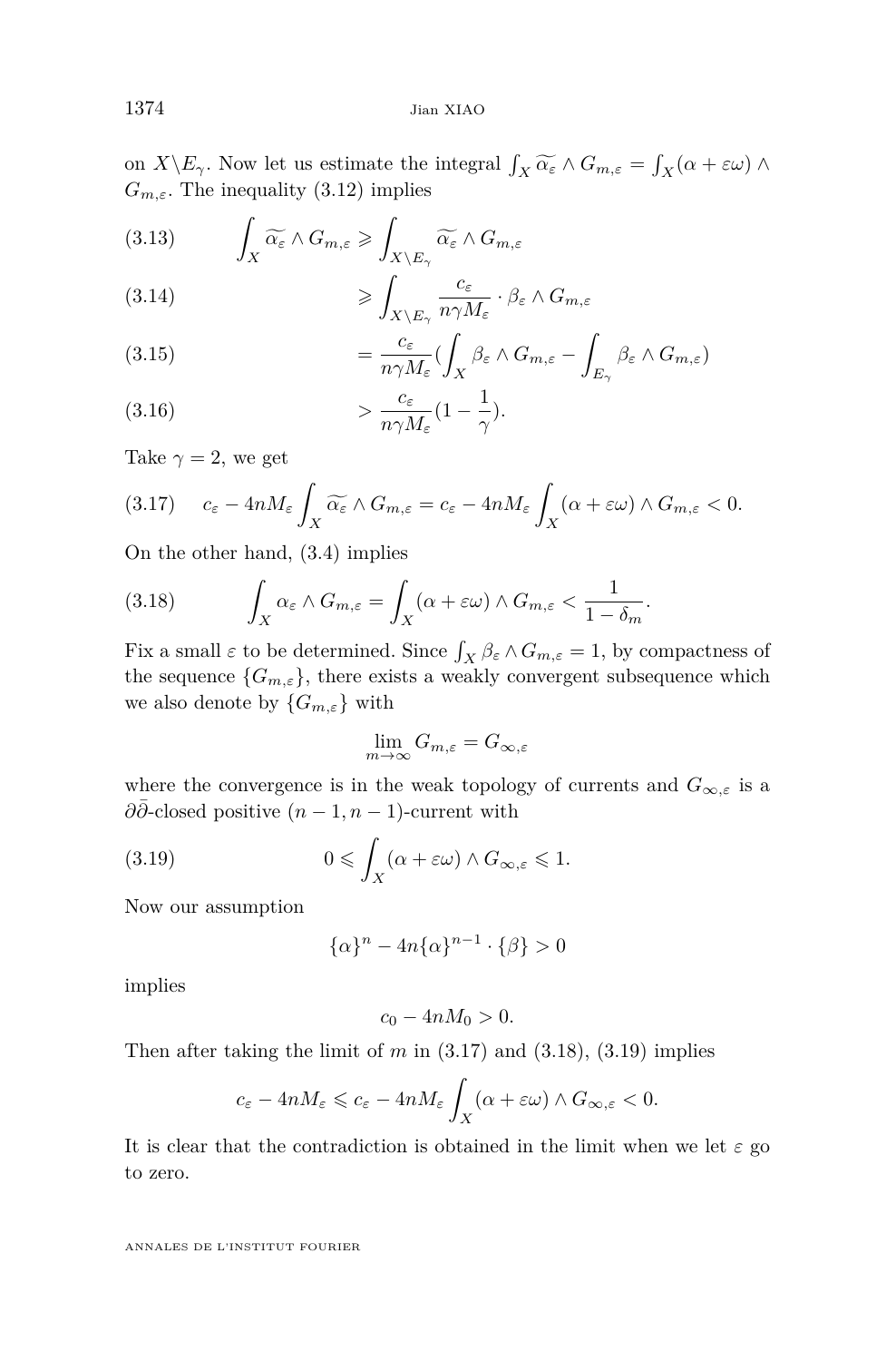Thus the assumption that  $\{\alpha - \beta\}$  is not a big class is not true. In other words,  $\{\alpha\}^{n} - 4n\{\alpha\}^{n-1} \cdot {\beta} > 0$  implies there exists a Kähler current in the class  $\{\alpha - \beta\}$ .

After proving Theorem [1.4,](#page-3-0) Corollary [1.8](#page-4-0) follows easily.

Proof of Corollary  $1.8$ . — Since *X* is in the Fujiki class *C*, there exists a proper modification  $\mu : \tilde{X} \to X$  such that  $\tilde{X}$  is Kähler. Pull back  $\alpha, \beta$  to  $\overline{X}$ , the class  $\mu^* \alpha, \mu^* \beta$  are still nef classes on  $\overline{X}$  and  $\{\mu^* \alpha\}^n - 4n\{\mu^* \alpha\}^{n-1}$ .  $\{\mu^*\beta\} > 0$ . Theorem [1.4](#page-3-0) yields there exists a Kähler current

$$
\widetilde{T} \in \{\mu^*(\alpha - \beta)\}.
$$

Then  $T := \mu_* \widetilde{T}$  is our desired Kähler current in the class  $\{\alpha - \beta\}$ .

Remark  $3.1.$  — We point out that, for the Bott-Chern cohomology classes  $\{\alpha^k - \beta^k\}$  on Kähler manifolds, we can prove a result analogous to Theorem [1.4.](#page-3-0) Its proof is almost a copy and paste of that in the (1*,* 1) case. Let  $\{\alpha\}$  and  $\{\beta\}$  be two nef cohomology classes of type  $(1, 1)$  on an *n*-dimensional compact Kähler manifold *X* satisfying the inequality  $\{\alpha\}^n - 4C_n^k {\{\alpha\}}^{n-k} \cdot {\{\beta\}}^k > 0$  with  $C_n^k = \frac{n!}{k!(n-k)!}$ , then  $\{\alpha^k - \beta^k\}$  contains a "strictly positive"  $(k, k)$ -current. And one can get the constant  $\frac{n!}{k!(n-k)!}$  by using Popovici's observation. Here, we also call such a  $(k, k)$ -cohomology class big and a  $(k, k)$ -current *T* is called "strictly positive" if there exist a positive constant  $\delta$  and a hermitian metric  $\omega$  such that  $T \geq \delta \omega^k$ . Fix a Kähler metric  $\omega$ , since  $\{\alpha\}$  and  $\{\beta\}$  are nef, for any  $\varepsilon > 0$  there exist  $\oint_{\mathcal{E}} \text{ function } \varphi_{\varepsilon}, \psi_{\varepsilon} \text{ such that } \alpha_{\varepsilon} := \alpha + \varepsilon \omega + i \partial \bar{\partial} \varphi_{\varepsilon} \text{ and } \beta_{\varepsilon} := \beta + \varepsilon \omega + i \partial \bar{\partial} \psi_{\varepsilon}$ are Kähler metrics. In general, unlike the (1*,* 1)-case, we should note that  $\{\alpha^k_{\varepsilon} - \beta^k_{\varepsilon}\}\neq \{\alpha^k - \beta^k\}.$  Thus the bigness of  $\{\alpha^k_{\varepsilon} - \beta^k_{\varepsilon}\}\)$  does not imply the bigness of  $\{\alpha^k - \beta^k\}$ . However, we can still apply the ideas of the proof of Theorem [1.4](#page-3-0) by the following observation. It is obvious that  ${\alpha}$ <sup>*n*</sup> − 4*C*<sup>*k*</sup></sup> ${\alpha}$ <sup>*n*−*k*</sub> · { $\beta$ <sub>*ε*</sub>}<sup>*k*</sup> > 0 for  $\varepsilon$  small enough. We fix such a  $\varepsilon$ <sub>0</sub>, then</sup> we claim that the bigness of  $\{\alpha^k - \beta^k_{\epsilon_0}\}\)$  implies the bigness of  $\{\alpha^k - \beta^k\}.$ The bigness of  $\{ \alpha^k - \beta^k_{\epsilon_0} \}$  yields the existence of some current  $\theta_{\epsilon_0}$  and some positive constant  $\delta_{\varepsilon_0}$  such that

$$
\alpha^k - \beta_{\varepsilon_0}^k + i\partial\bar\partial\theta_{\varepsilon_0} \geqslant \delta_{\varepsilon_0}\omega^k.
$$

Then we have  $\alpha^k - \beta^k + i\partial\bar{\partial}\tilde{\theta}_{\varepsilon_0} \geq \delta_{\varepsilon_0}\omega^k + \gamma_{\varepsilon_0}$ , where  $i\partial\bar{\partial}\tilde{\theta}_{\varepsilon_0} = i\partial\bar{\partial}\theta_{\varepsilon_0} \sum_{l=1}^{k} C_k^l \sum_{p=1}^{l} C_l^p (i \partial \bar{\partial} \psi_{\varepsilon_0})^p \wedge (\varepsilon_0 \omega)^{l-p} \wedge \beta^{k-l}$  and  $\gamma_{\varepsilon_0} = \sum_{l=1}^{k} C_k^l (\varepsilon_0 \omega)^l \wedge$ *β*<sup>*k*−*l*</sup>. Since {*β*} is nef, it is clear that the class { $γ_{ε0}$ } contains a positive current  $\Upsilon_{\varepsilon_0} := \gamma_{\varepsilon_0} + i\partial\bar{\partial}\Phi_{\varepsilon_0}$ . Then  $\alpha^k - \beta^k + i\partial\bar{\partial}(\tilde{\theta}_{\varepsilon_0} + \Phi_{\varepsilon_0})$  is a "strictly positive"  $(k, k)$ -current in  $\{\alpha^k - \beta^k\}$ . Thus we can assume  $\beta$  is a Kähler metric in the beginning. With this assumption, we only need to show that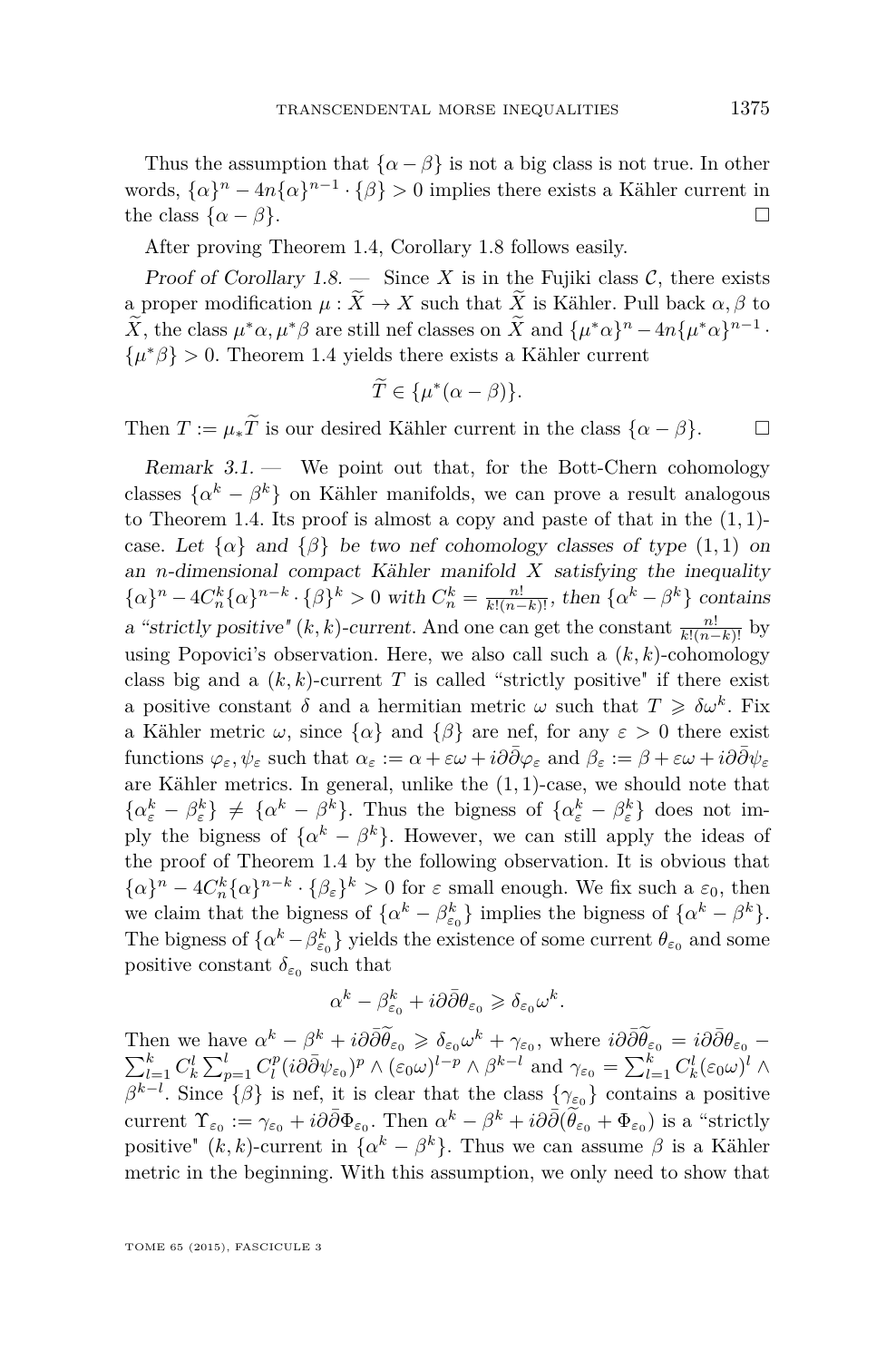the class  $\{\alpha^k - \beta^k\}$  contains a  $(k, k)$ -current  $T := \alpha^k - \beta^k + i\partial\bar{\partial}\theta$  such that  $T \geq \delta \beta^k$  for some positive constant  $\delta$ . This can be done as in the proof of Theorem [1.4.](#page-3-0)

#### **Appendix A. Lamari's lemma**

In this section, for the reader's convenience, we include the proof of Lemma [2.4](#page-6-0) due to Lamari (see Lemma 3.3 of [\[13\]](#page-13-0)). The proof is an application of Hahn-Banach theorem.

LEMMA  $A.1.$  — Let X be an *n*-dimensional compact complex manifold and let  $\Phi$  be a real  $(k, k)$ -form, then there exists a real  $(k-1, k-1)$ -current  $\Psi$  such that  $Φ + i∂∂Ψ$  is positive if and only if for any strictly positive  $\partial \bar{\partial}$ -closed  $(n - k, n - k)$ -forms **Y**, we have  $\int_X \Phi \wedge \Upsilon \geq 0$ .

Proof. — It is obvious that if there exists a  $(k-1, k-1)$ -current  $\Psi$ such that  $\Phi + i\partial\bar{\partial}\Psi$  is positive, then for any strictly positive  $\partial\bar{\partial}$ -closed  $(n - k, n - k)$ -form  $\Upsilon$ , we have  $\int_X \Phi \wedge \Upsilon \geq 0$ .

In the other direction, assume  $\int_X \Phi \wedge \Upsilon \geq 0$  for any strictly positive *∂∂*¯-closed (*n*−*k, n*−*k*)-form Υ. Firstly, let us define some subspaces in the real vector space  $\mathcal{D}_{\mathbb{R}}^{n-k,n-k}$  consisting of real smooth  $(n-k,n-k)$ -forms with Fréchet topology. We denote

$$
E = \{ \Upsilon \in \mathcal{D}_{\mathbb{R}}^{n-k, n-k} | \partial \overline{\partial} \Upsilon = 0 \},
$$
  
\n
$$
C_1 = \{ \Upsilon \in E | \Upsilon \text{ is strictly positive} \},
$$
  
\n
$$
C_2 = \{ \Upsilon \in \mathcal{D}_{\mathbb{R}}^{n-k, n-k} | \Upsilon \text{ is strictly positive} \}.
$$

Then if we consider  $\Phi$  as a linear functional on  $\mathcal{D}_{\mathbb{R}}^{n-k,n-k}$ , we have  $\Phi|_{C_1} \geqslant 0$ .

If there exists a  $\Upsilon_0 \in C_1$  such that  $\Phi(\Upsilon_0) = 0$ . Then we consider the affine function  $f(t) = \Phi(t\alpha + (1-t)\Upsilon_0)$ , where  $\alpha \in E$  is fixed. The function  $f(t)$  satisfies  $f(0) = 0$ , moreover, since  $\Upsilon_0 \in C_1$  is strictly positive and X is compact, for  $\varepsilon$  small enough,  $f(\pm \varepsilon) \geq 0$  by the assumption. This implies  $f(t) \equiv 0$ , in particular,  $f(1) = \Phi(\alpha) = 0$ . By the arbitrariness of  $\alpha \in E$ , we get  $\Phi|_E = 0$ , thus  $\Phi = i\partial\bar{\partial}\Psi$  for some current  $\Psi$ . So in this case, we have  $\Phi + i\partial\partial(-\Psi) = 0.$ 

Otherwise, for any  $\Upsilon_0 \in C_1$ , we have  $\Phi(\Upsilon_0) > 0$ , i.e.,  $\Phi|_{C_1} > 0$ . Since  $\Phi$  can be seen as a linear functional on  $\mathcal{D}_{\mathbb{R}}^{n-k,n-k}$ , we can define its kernel space  $ker \Phi$ , it's a linear subspace. We denote  $F = E \cap ker \Phi$ , then  $F \cap C_2$ ∅. Next, we need the following geometric Hahn-Banach theorem or Mazur's theorem.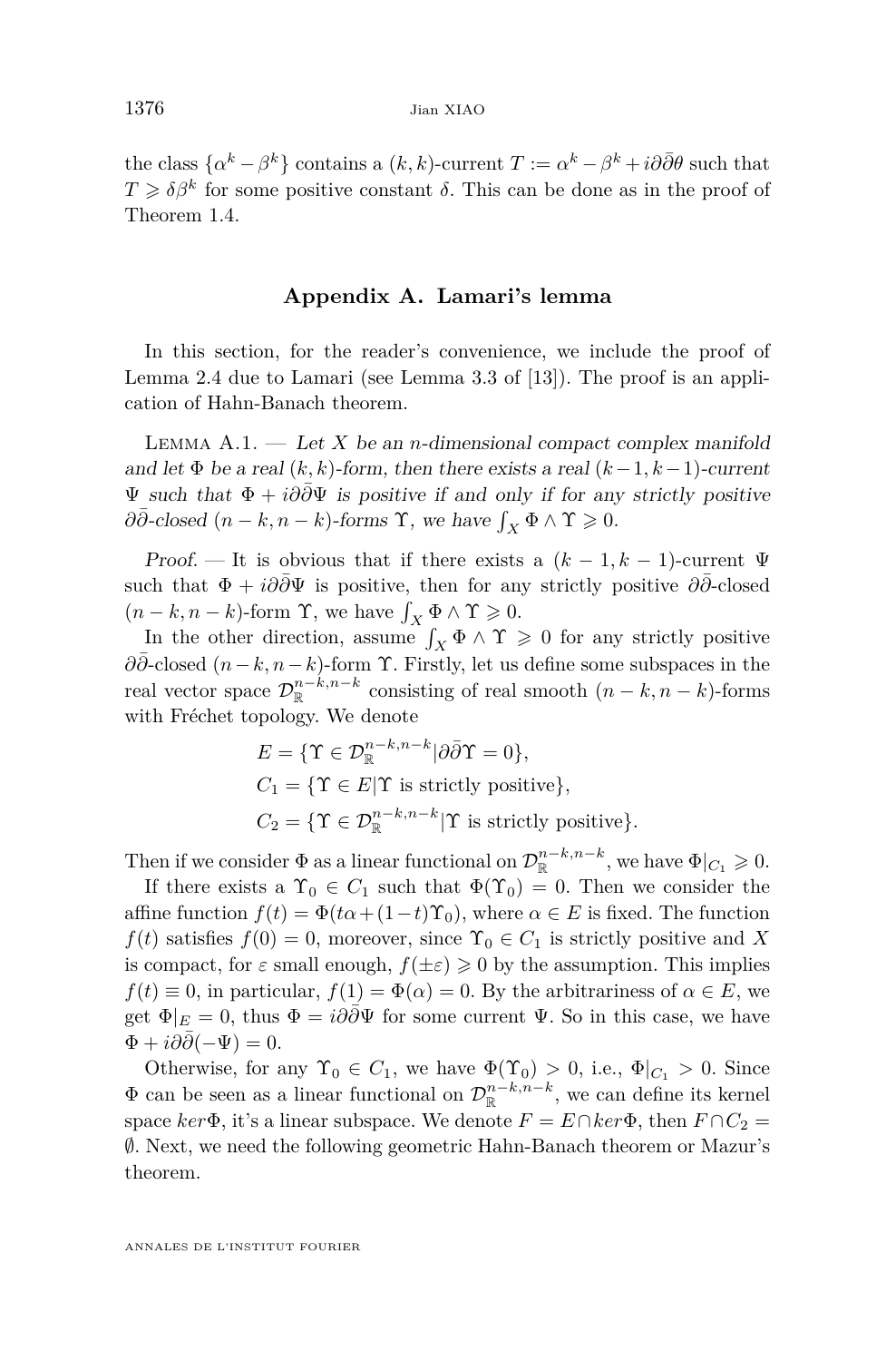<span id="page-11-0"></span>• Let *M* be a vector subspace of the topological vector space *V* . Suppose *K* is a non-empty convex open subset of *V* with  $K \cap M = \emptyset$ . Then there is a closed hyperplane *N* in *V* containing *M* with  $K \cap N = \emptyset$ .

The above theorem yields there exists a real  $(k, k)$ -current  $T$  such that  $T|_F = 0$  and  $T|_{C_2} > 0$ . Take  $\Upsilon \in C_1$ , then  $\Phi(\Upsilon)$ ,  $T(\Upsilon)$  are both positive. So there exists a positive constant  $\lambda$  such that  $(\Phi - \lambda T)(\Upsilon) = 0$ . Observe that *F* is codimension one in *E* and  $\Upsilon \in E \backslash F$ , thus  $\Phi - \lambda T$  is identically zero on *E*. This fact yields there exists a current  $\Psi$  such that  $\Phi + i\partial\bar{\partial}\Psi = \lambda T \geq 0$ .  $\Box$ 

#### **Appendix B. Proof of Remark [1.5](#page-3-0)**

Proof. — From the proof of Theorem [1.4,](#page-3-0) we know that a key ingredient is the dependence of  $c_{\varepsilon}, M_{\varepsilon}$  on  $\varepsilon$  as  $\varepsilon$  tends to zero. These constants come from the following family of Monge-Ampère equations:

$$
\widetilde{\alpha_{\varepsilon}}^n = (\alpha_{\varepsilon} + i\partial \bar{\partial} u_{\varepsilon})^n = c_{\varepsilon} \beta_{\varepsilon} \wedge G_{m,\varepsilon}.
$$

In this case, the uniform  $L^1$  bound in Lemma [2.1](#page-5-0) plays an important role. For *c* large enough, we have  $\psi_{\varepsilon}, \varphi_{\varepsilon} + u_{\varepsilon}$  are all  $c\omega$ -PSH. Since  $sup\psi_{\varepsilon} =$  $sup(\varphi_{\varepsilon} + u_{\varepsilon}) = 0$ , if we denote  $\varphi_{\varepsilon} + u_{\varepsilon}$  by  $\eta_{\varepsilon}$ , we have

$$
||\psi_{\varepsilon}||_{L^{1}(\omega^{n})} + ||\eta_{\varepsilon}||_{L^{1}(\omega^{n})} < C
$$

for a uniform constant *C*.

Firstly, assume  $n = 3$ , then by (B.1) and  $\partial \overline{\partial} \omega = 0$ 

$$
c_{\varepsilon} = \int_{X} (\alpha + \varepsilon \omega + i \partial \bar{\partial} \eta_{\varepsilon})^{3}
$$
  
= 
$$
\int_{X} (\alpha + i \partial \bar{\partial} \eta_{\varepsilon})^{3} + \varepsilon^{3} \omega^{3}
$$
  
+ 
$$
3\varepsilon \omega \wedge (\alpha + i \partial \bar{\partial} \eta_{\varepsilon})^{2} + 3\varepsilon^{2} \omega^{2} \wedge (\alpha + i \partial \bar{\partial} \eta_{\varepsilon})
$$
  
= 
$$
\int_{X} \alpha^{3} + O(\varepsilon).
$$

Thus,  $c_{\varepsilon} > 0$  for  $\varepsilon$  small and  $\lim_{\varepsilon \to 0} c_{\varepsilon} = c_0$ . Similarly, by the definition of  $M_{\varepsilon}$ , we have

$$
M_{\varepsilon} = \int_{X} (\alpha + \varepsilon \omega + i \partial \bar{\partial} \eta_{\varepsilon})^{2} \wedge (\beta + \varepsilon \omega + i \partial \bar{\partial} \psi_{\varepsilon})
$$
  
= 
$$
\int_{X} ((\alpha + i \partial \bar{\partial} \eta_{\varepsilon})^{2} + \varepsilon^{2} \omega^{2} + 2(\alpha + i \partial \bar{\partial} \eta_{\varepsilon}) \wedge \varepsilon \omega) \wedge \beta
$$
  
+ 
$$
\int_{X} (\cdots) \wedge \varepsilon \omega + \int_{X} (\cdots) \wedge i \partial \bar{\partial} \psi_{\varepsilon}
$$
  
= 
$$
r_{\varepsilon} + s_{\varepsilon} + t_{\varepsilon}.
$$

TOME 65 (2015), FASCICULE 3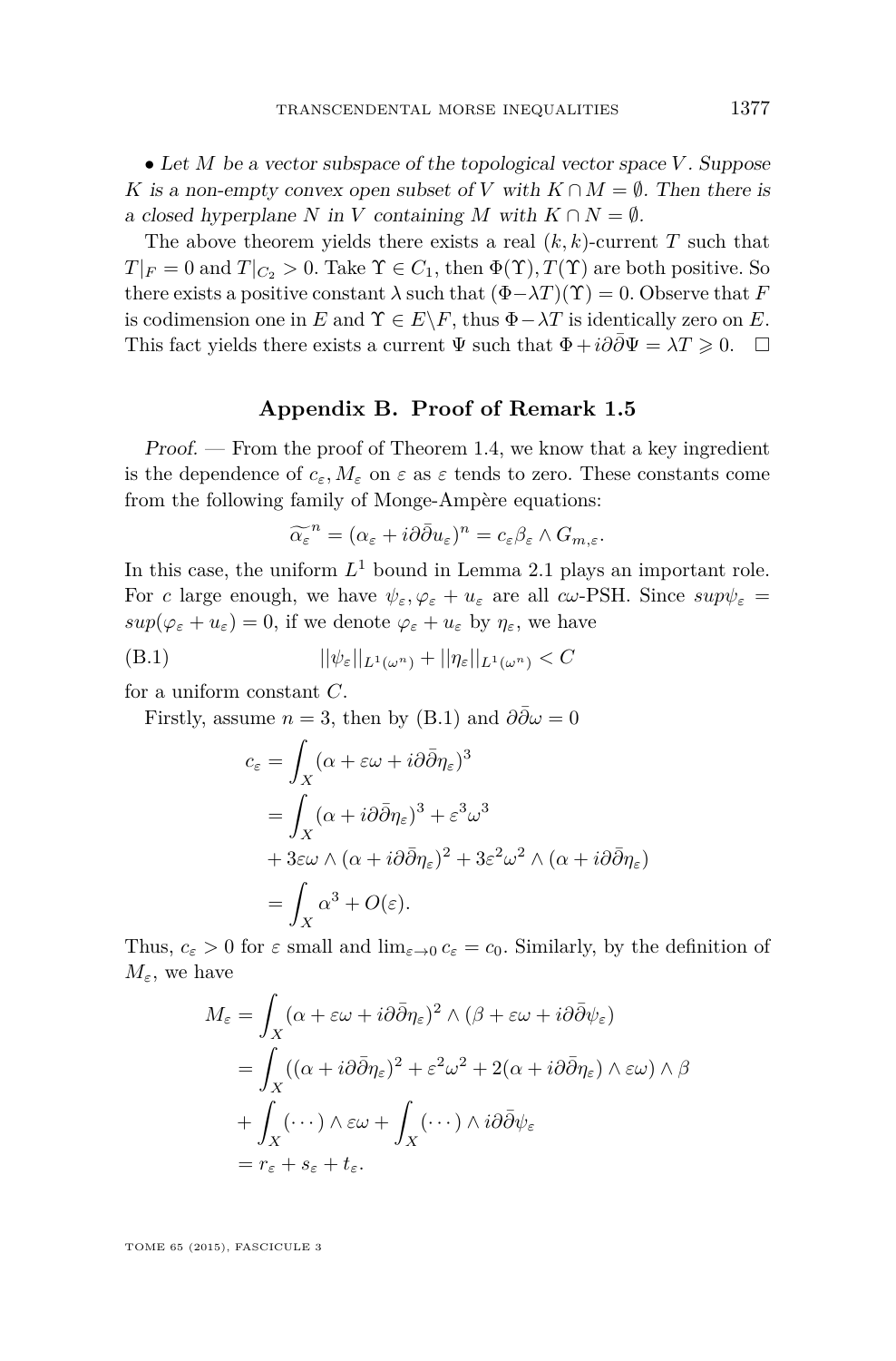By [\(B.1\)](#page-11-0) and  $\partial \bar{\partial} \omega = 0$  again, it is easy to see that

$$
r_{\varepsilon} = \int_X \alpha^2 \wedge \beta + 2\varepsilon \alpha \wedge \beta \wedge \omega + O(\varepsilon^2),
$$
  
\n
$$
s_{\varepsilon} = \varepsilon \int_X \alpha^2 \wedge \omega + O(\varepsilon^2),
$$
  
\n
$$
t_{\varepsilon} = O(\varepsilon^2).
$$

So by the above calculation, we get  $\lim_{\varepsilon \to 0} M_{\varepsilon} = M_0 = \int_X \alpha^2 \wedge \beta$ . A priori, it is not obvious whether we have  $M_{\varepsilon} > 0$  for  $\varepsilon > 0$  small enough. We claim  $M_{\varepsilon} > 0$  and this depends on  $c_0 = \int_X \alpha^3 > 0$ . Since  $\alpha$  and  $\beta$  are nef, we only need to verify  $\int_X \alpha^2 \wedge \omega > 0$ . Firstly, inspired by [\[7\]](#page-13-0), we solve the following family of complex Monge-Ampère equations

(B.2) 
$$
(\alpha + \varepsilon \omega + i\partial \bar{\partial} u_{\varepsilon})^3 = U_{\varepsilon} \omega^3
$$

where  $supu_{\varepsilon} = 0$  and  $U_{\varepsilon} = \int_X (\alpha + \varepsilon \omega + i \partial \bar{\partial} u_{\varepsilon})^3 / \int_X \omega^3$  is a positive constant. By the above estimate of  $c_{\varepsilon}$ , we know

(B.3) 
$$
U_{\varepsilon} = \frac{\int_X (\alpha + \varepsilon \omega + i \partial \bar{\partial} u_{\varepsilon})^3}{\int_X \omega^3} = \frac{c_0 + O(\varepsilon)}{\int_X \omega^3}.
$$

It is easy to see that

(B.4) 
$$
\int_X (\alpha + \varepsilon \omega + i \partial \bar{\partial} u_{\varepsilon})^2 \wedge \omega = \int_X \alpha^2 \wedge \omega + O(\varepsilon),
$$

or equivalently,

(B.5) 
$$
\int_X \alpha^2 \wedge \omega = \int_X (\alpha + \varepsilon \omega + i \partial \bar{\partial} u_{\varepsilon})^2 \wedge \omega - O(\varepsilon).
$$

Then the pointwise inequality

$$
\frac{(\alpha+\varepsilon\omega+i\partial\bar{\partial}u_{\varepsilon})^2\wedge\omega}{\omega^3}\geqslant\big(\frac{(\alpha+\varepsilon\omega+i\partial\bar{\partial}u_{\varepsilon})^3}{\omega^3}\big)^{\frac{2}{3}}\cdot\big(\frac{\omega^3}{\omega^3}\big)^{\frac{1}{3}}
$$

implies

(B.6) 
$$
\int_X \alpha^2 \wedge \omega \geq U_{\varepsilon}^{\frac{2}{3}} \int_X \omega^3 - O(\varepsilon) = (c_0 + O(\varepsilon))^{\frac{2}{3}} \left(\int_X \omega^3\right)^{\frac{1}{3}} - O(\varepsilon).
$$

Then  $c_0 > 0$  yields the existence of some positive constant  $c'$  such that

$$
\int_X \alpha^2 \wedge \omega \geqslant c'.
$$

And this concludes our claim that  $M_{\varepsilon} > 0$  for  $\varepsilon$  small enough. With these preparations, the proof of Remark [1.5](#page-3-0) when  $n = 3$  is the same as Theo-rem [1.4.](#page-3-0) Similarly, we can also prove the case when  $n < 3$ .

ANNALES DE L'INSTITUT FOURIER